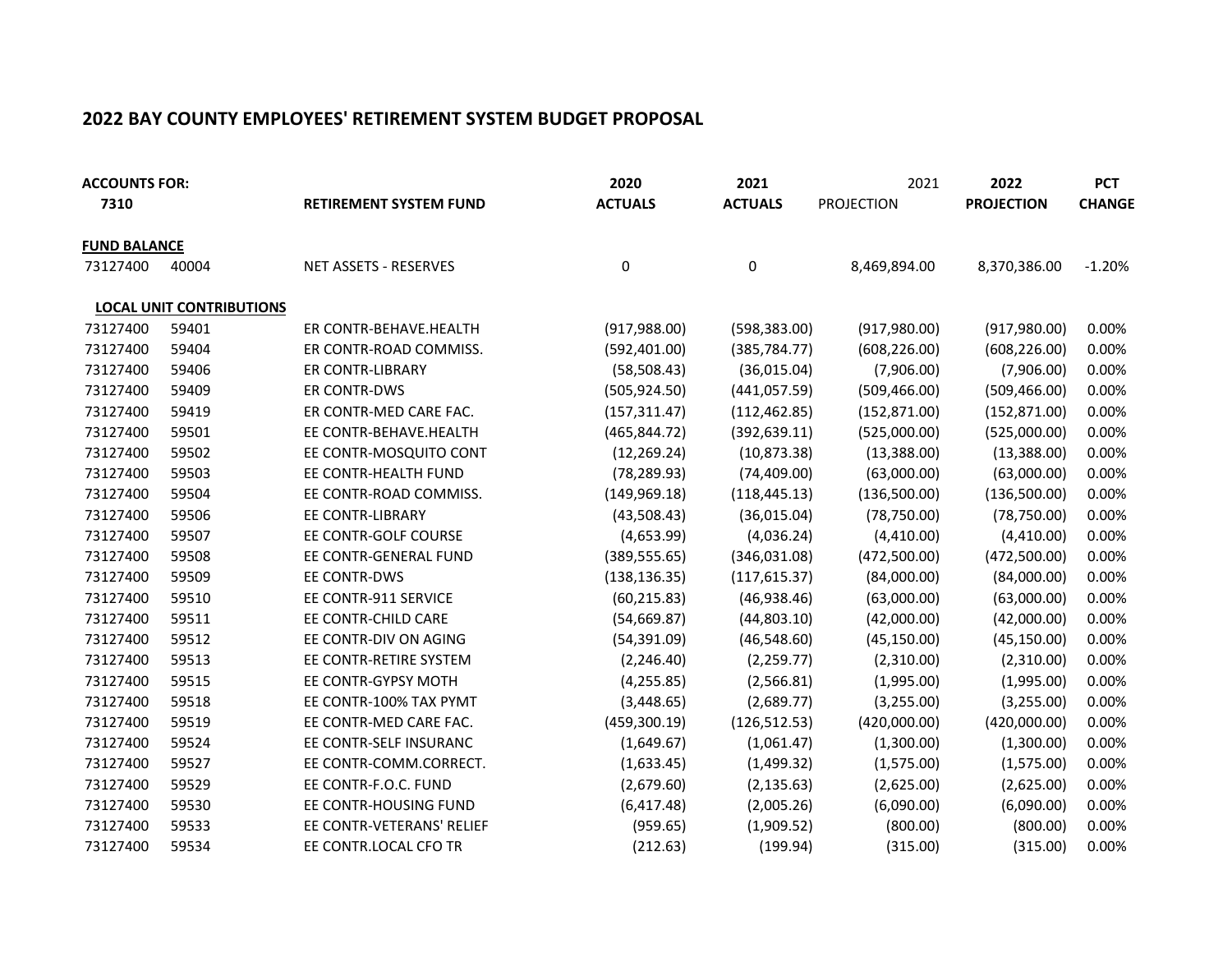| 73127400                    | 59535                         | EE CONTRIB-CONC PISTOL             | (451.48)          | (388.77)                 | (300.00)                 | (300.00)                 | 0.00%       |
|-----------------------------|-------------------------------|------------------------------------|-------------------|--------------------------|--------------------------|--------------------------|-------------|
| 73127400                    | 59536                         | EE CONTR-MIDC FUND                 | (25,808.56)       | (20, 341.95)             | (17,000.00)              | (17,000.00)              | 0.00%       |
| 73127400                    | 59599                         | EE CONTR-SHERIFF DEPT.             | (246,085.50)      | (209, 705.00)            | (241,500.00)             | (241,500.00)             | 0.00%       |
| <b>TOTAL</b>                | <b>LOCAL UNIT CONTRIBUT</b>   |                                    | (4,438,786.79)    | (3, 185, 333.50)         | (4,423,212.00)           | (4,423,212.00)           | 0.00%       |
|                             | <b>INTEREST &amp; RENTALS</b> |                                    |                   |                          |                          |                          |             |
| 73127400                    | 66400                         | INVESTMENT INTEREST/DIVIDENDS      | (6,787,031.10)    | (6, 168, 123.23)         | (5,000,000.00)           | (5,000,000.00)           | 0.00%       |
| 73127400                    | 66500                         | <b>GAIN ON SALE OF INVESTMENTS</b> | (19,008,646.46)   | (20,892,911.74)          | (25, 364, 820.00)        | (25, 364, 820.00)        | 0.00%       |
| 73127400                    | 66501                         | UNREALIZED GAIN ON INVESTMENTS     | (36, 433, 793.19) |                          | (3,500,000.00)           | (3,500,000.00)           | 0.00%       |
| 73127400                    | 66502                         | GAIN ON FOREIGN CURRENCY EXCH      |                   |                          | (1,000.00)               | (1,000.00)               | 0.00%       |
| 73127400                    | 66600                         | SECURITIES LENDING EARNINGS        | (11,070.07)       | (4, 177.48)              | (13,200.00)              | (13,200.00)              | 0.00%       |
| <b>TOTAL</b>                | <b>INTEREST &amp; RENTALS</b> |                                    | (62, 240, 540.82) | (27,065,212.45)          | (33,879,020.00)          | (33,879,020.00)          | 0.00%       |
| <b>OTHER REVENUE</b>        |                               |                                    |                   |                          |                          |                          |             |
| 73127400                    | 67104                         | MISCELLANOUS REVENUES              | (88,921.64)       |                          |                          |                          | 0.00%       |
| 73127400                    | 69000                         | <b>COMMISSION RECAPTURE</b>        | (1,030.27)        | (1,044.70)               | (5,000.00)               | (5,000.00)               | 0.00%       |
| 73127400                    | 69200                         | CLAIMS/SETTLEMENTS/JUDGEMENTS      | (25, 309.83)      | (7,073.84)               | (50,000.00)              | (50,000.00)              | 0.00%       |
| <b>TOTAL</b>                | <b>OTHER REVENUE</b>          |                                    | (115, 261.74)     | (8, 118.54)              | (55,000.00)              | (55,000.00)              | 0.00%       |
| <b>WAGES &amp; SALARIES</b> |                               |                                    |                   |                          |                          |                          |             |
| 73127400                    | 70300                         | SALARIES-ELECTED OR APPOINTED      | 35,951.01         | 37,201.81                | 55,752.00                | 50,253.00                | $-9.90%$    |
| 73127400                    | 70400                         | WAGES-CLERICAL-OTHER FULL TIME     | 8,962.32          | 8,699.54                 | 11,906.00                | 12,156.00                | 2.10%       |
| 73127400                    | 70401                         | PAY IN LIEU OF HEALTH INSURANC     | 1,800.00          | 1,315.37                 | 1,800.00                 | $\blacksquare$           | $-100.00\%$ |
| 73127400                    | 70500                         | <b>TEMPORARY HELP</b>              |                   |                          | 9,000.00                 | 9,000.00                 | 0.00%       |
| 73127400                    | 70600                         | <b>OVERTIME</b>                    | 387.48            | $\overline{\phantom{a}}$ | 2,809.00                 | 2,809.00                 | 0.00%       |
| 73127400                    | 70800                         | <b>HOLIDAY PAY</b>                 | 2,884.91          | 1,809.01                 | $\blacksquare$           | $\overline{\phantom{a}}$ | 0.00%       |
| 73127400                    | 70950                         | <b>BOARD APPROVED BONUS</b>        | 500.00            | $\blacksquare$           |                          | $\overline{\phantom{a}}$ | 0.00%       |
| 73127400                    | 71000                         | PER DIEM                           | 2,340.00          | 2,295.00                 | 3,420.00                 | 3,420.00                 | 0.00%       |
| 73127400                    | 71200                         | <b>VACATION PAY</b>                | 4,845.60          | 4,030.97                 | $\overline{\phantom{0}}$ | $\overline{\phantom{a}}$ | 0.00%       |
| 73127400                    | 71202                         | <b>SICK PAY</b>                    | 3,419.53          | 1,642.04                 |                          |                          | 0.00%       |
| 73127400                    | 71203                         | <b>TERMINATION SICK PAY</b>        | $\blacksquare$    | 2,500.00                 |                          |                          | 0.00%       |
| 73127400                    | 71204                         | <b>TERMINATION VACTION PAY</b>     |                   | 3,890.46                 |                          |                          | 0.00%       |
| <b>TOTAL</b>                | <b>WAGES &amp; SALARIES</b>   |                                    | 61,090.85         | 63,384.20                | 84,687.00                | 77,638.00                | $-8.30%$    |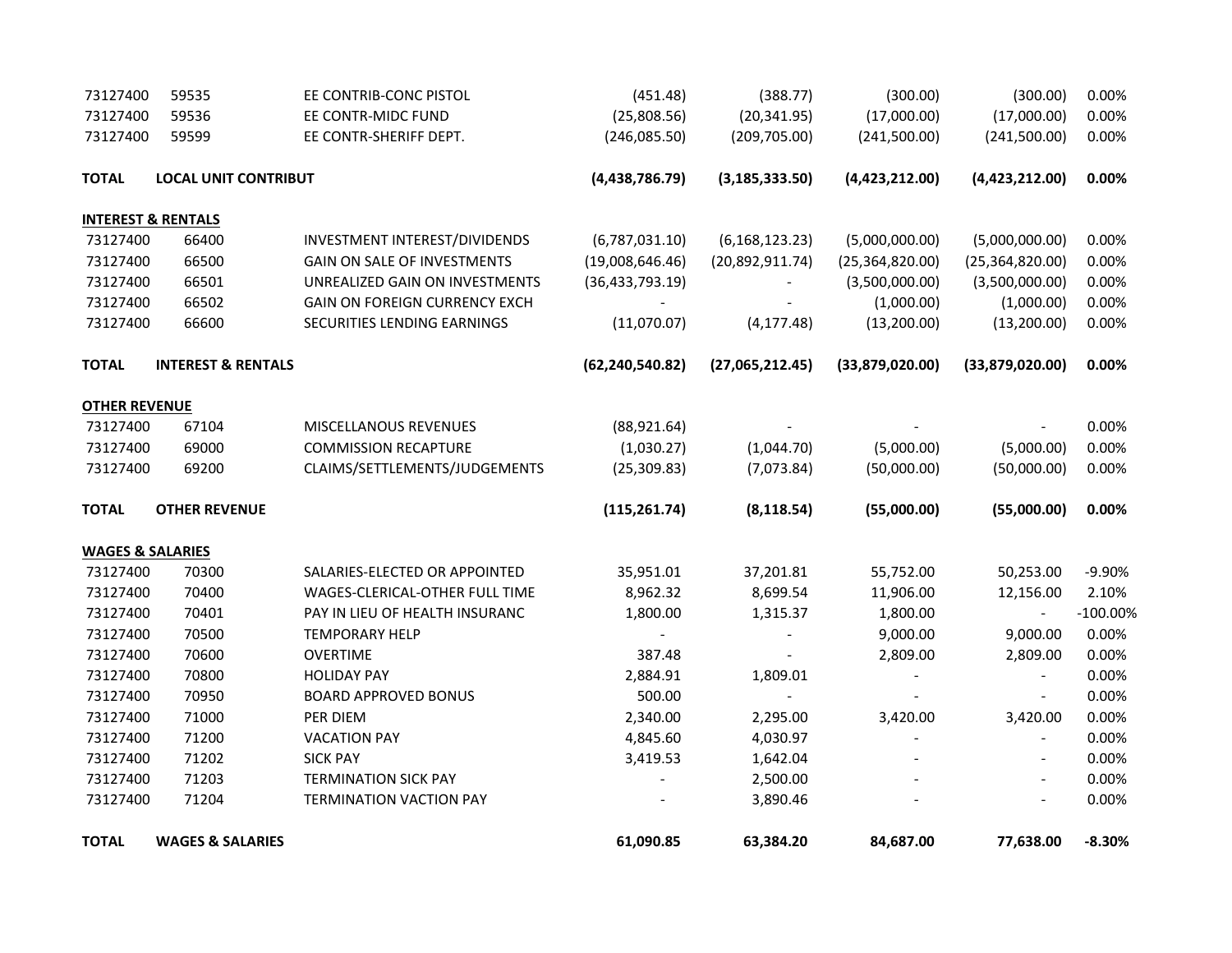| <b>FRINGES</b>  |                             |                                       |                          |                |                |                |           |
|-----------------|-----------------------------|---------------------------------------|--------------------------|----------------|----------------|----------------|-----------|
| 73127400        | 71500                       | SOCIAL SECURITY                       | 4,422.01                 | 4,644.87       | 5,316.00       | 4,776.00       | $-10.20%$ |
| 73127400        | 71600                       | <b>HEALTH INSURANCE</b>               | 4,106.10                 | 2,862.72       | 2,366.00       | 9,291.00       | 292.70%   |
| 73127400        | 71603                       | RETIREE HEALTH CARE CONTRIBUT.        | 1.89                     | $\blacksquare$ | $\blacksquare$ | $\blacksquare$ | 0.00%     |
| 73127400        | 71700                       | LIFE INSURANCE                        | 145.95                   | 148.46         | 177.00         | 177.00         | 0.00%     |
| 73127400        | 71800                       | RETIREMENT                            | (1,328.75)               | 2,443.55       | 2,780.00       | 2,498.00       | $-10.10%$ |
| 73127400        | 72001                       | SIF ADMINISTRATION                    |                          |                |                | 33.00          | 0.00%     |
| 73127400        | 72100                       | <b>WORKERS' COMPENSATION</b>          | 804.67                   | 887.05         | 1,008.00       | 999.00         | $-0.90%$  |
| 73127400        | 72200                       | SICK AND ACCIDENT INSURANCE           | 235.51                   | 282.17         | 320.00         | 288.00         | $-10.00%$ |
| 73127400        | 72500                       | UNEMPLOYMENT COMPENSATION             | 74.67                    | 71.23          | 91.00          | 82.00          | $-9.90%$  |
| <b>TOTAL</b>    | <b>FRINGES</b>              |                                       | 8,462.05                 | 11,340.05      | 12,058.00      | 18,144.00      | 50.50%    |
| <b>SUPPLIES</b> |                             |                                       |                          |                |                |                |           |
| 73127400        | 72700                       | OFFICE SUPPLIES                       | 184.74                   | 460.43         | 1,000.00       | 1,000.00       | 0.00%     |
| 73127400        | 72800                       | PRINTING AND BINDING                  | 139.64                   | 30.00          | 500.00         | 500.00         | 0.00%     |
| 73127400        | 72900                       | <b>POSTAGE</b>                        | 465.17                   | 350.93         | 600.00         | 600.00         | 0.00%     |
| 73127400        | 73000                       | MAGAZINES AND PERIODICALS             |                          |                | 100.00         | 100.00         | 0.00%     |
| 73127400        | 73301                       | <b>COPIER / FAX SUPPLIES</b>          | $\overline{\phantom{a}}$ |                | 100.00         | 100.00         | 0.00%     |
| 73127400        | 74200                       | <b>FOOD SUPPLIES</b>                  | 141.00                   | 120.00         | 400.00         | 400.00         | 0.00%     |
| 73127400        | 75100                       | <b>COMPUTER SUPPLIES</b>              |                          | 74.11          | 500.00         | 500.00         | 0.00%     |
| <b>TOTAL</b>    | <b>SUPPLIES</b>             |                                       | 930.55                   | 1,035.47       | 3,200.00       | 3,200.00       | 0.00%     |
|                 | <b>OTHER SERVICES AND C</b> |                                       |                          |                |                |                |           |
| 73127400        | 80100                       | PROFESSIONAL SERVICES                 | 1,748,621.47             | 1,471,192.95   | 1,750,000.00   | 1,750,000.00   | 0.00%     |
| 73127400        | 80101                       | <b>ACTUARIAL SERVICES</b>             | 71,700.00                | 91,250.00      | 70,000.00      | 70,000.00      | 0.00%     |
| 73127400        | 81200                       | <b>MEDICAL SERVICES</b>               | 1,700.00                 |                | 10,000.00      | 10,000.00      | 0.00%     |
| 73127400        | 81400                       | INVESTMENT/BANK SERVICE CHARGE        | 103,738.08               | 77,134.75      | 57,000.00      | 57,000.00      | 0.00%     |
| 73127400        | 81700                       | <b>LEGAL FEES</b>                     |                          |                | 5,000.00       | 5,000.00       | 0.00%     |
| 73127400        | 81800                       | <b>AUDIT FEES</b>                     | 2,600.00                 |                | 2,500.00       | 2,500.00       | 0.00%     |
| 73127400        | 81900                       | <b>CONSULTANTS</b>                    | 154,000.00               | 158,000.00     | 175,000.00     | 175,000.00     | 0.00%     |
| 73127400        | 82000                       | MEMBERSHIPS AND DUES                  | 1,200.00                 | 200.00         | 800.00         | 800.00         | 0.00%     |
| 73127400        | 82900                       | <b>FILING FEES</b>                    | $\overline{a}$           |                | 200.00         | 200.00         | 0.00%     |
| 73127400        | 85200                       | <b>TELEPHONE</b>                      | 148.88                   | 172.63         | 200.00         | 200.00         | 0.00%     |
| 73127400        | 86100                       | <b>CONFERENCE FEES &amp; EXPENSES</b> | 582.95                   | 3,000.00       | 10,000.00      | 10,000.00      | 0.00%     |